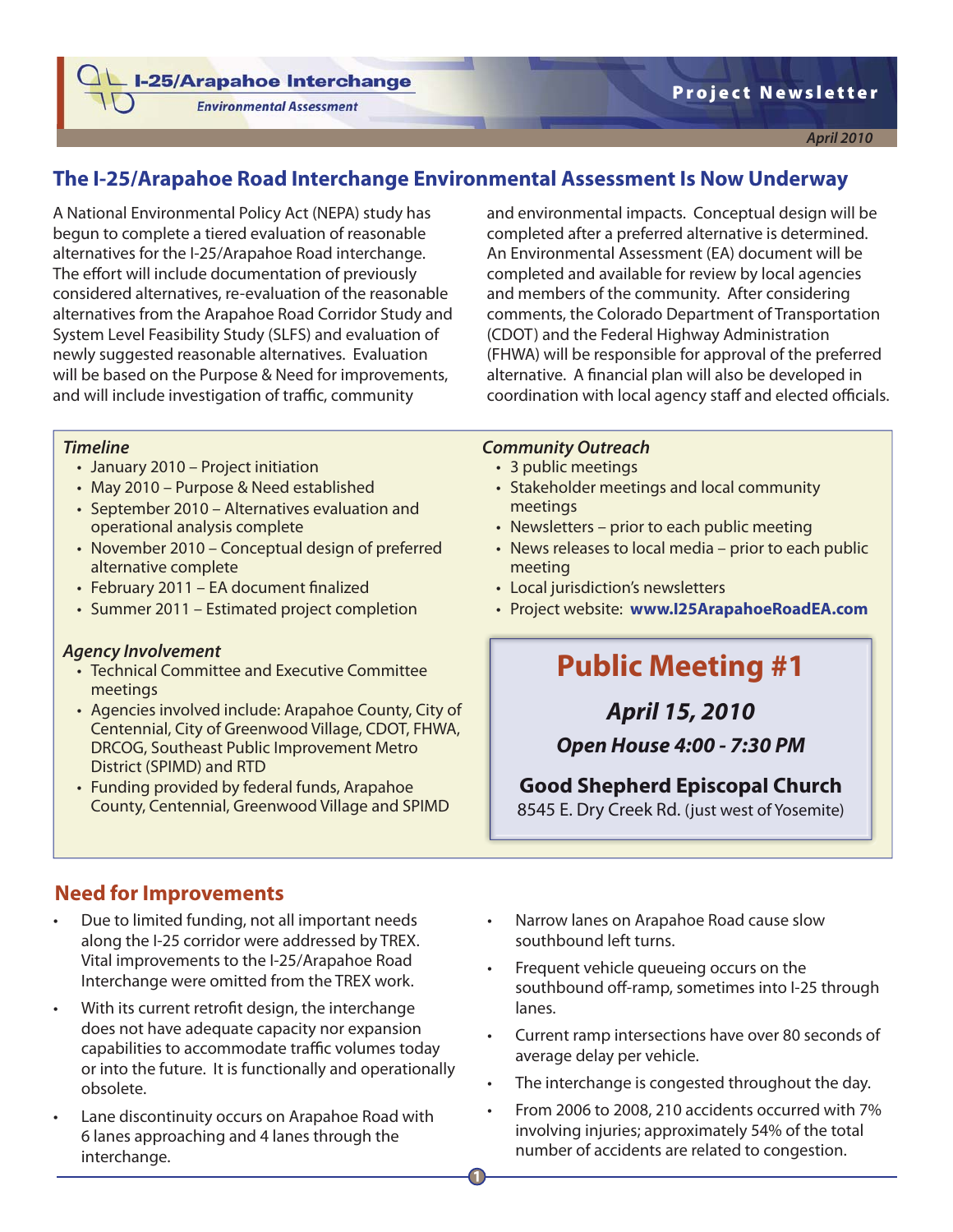- I-25/Arapahoe Interchange

**Environmental Assessment** 

# **Project Background**

### **Arapahoe Road Corridor Study, I-25 to Parker Road -** Completed Nov. 2007

The purpose of the Arapahoe Road Corridor Study was to identify and evaluate various alternatives to address access and mobility within the corridor, and to recommend the most appropriate set of actions that best addresses local and regional travel needs well into the future. The study area included the I-25/Arapahoe Road interchange.

#### *Timeline*

- November 2005 Project initiation
- November 2007 Corridor Study completed

#### *Agency Involvement*

- Technical Advisory Committee and Executive Committee meetings – 8 per group
- Agencies involved included: Arapahoe County, City of Centennial, City of Greenwood Village, City of Aurora, Town of Foxfield, Douglas County, CDOT, FHWA, DRCOG and RTD

#### *Community Outreach*

- Four public meetings held (each attended by 60 – 90 people) in 2006 and 2007
- Community Resource Panel meetings 12 meetings total with four focus groups, representing residential, business, emergency provider and bicycle advocates/pedestrian interests
- Newsletters and news releases prior to public meetings
- Project website

### **I-25/Arapahoe Road Interchange System Level Feasibility Study -** Completed Dec. 2008

The Corridor Study evaluated a wide range of reconstruction options for improvements to the I-25/Arapahoe Road interchange. Many of the options were removed from consideration because they were inconsistent with the community vision for the Arapahoe corridor, were not constructable without major disruption to the Southwest Corridor light rail line, and/or provided less freeway access capacity (leading to insufficient interchange operations).

The corridor study evaluation effort led to the selection of the interchange alternatives examined in the System Level Feasibility Study, which included the Improved Partial Cloverleaf with Costilla Connection and the Single Point Urban Interchange with Costilla Connection. After a detailed analysis, the Improved Partial Cloverleaf with Costilla Connection was recommended for further evaluation in the subsequent NEPA process. In December 2008 the Colorado Transportaion Commission approved the Feasibility Study.

# **Planning & Environmental Linkage**

# *Previously Considered Interchange Alternatives*

- Improved Partial Cloverleaf
- Single Point Urban
- Tight Urban Diamond
- Directional Ramps
- Tunnel Interchange
- Diverging Diamond
- Three Level Diamond
- Costilla Connection

The current interchange Environmental Assessment (EA) effort will include documentation of previously considered alternatives, re-evaluation of the reasonable alternatives from the Arapahoe Road Corridor Study and System Level Feasibility Study and evaluation of newly suggested reasonable alternatives.

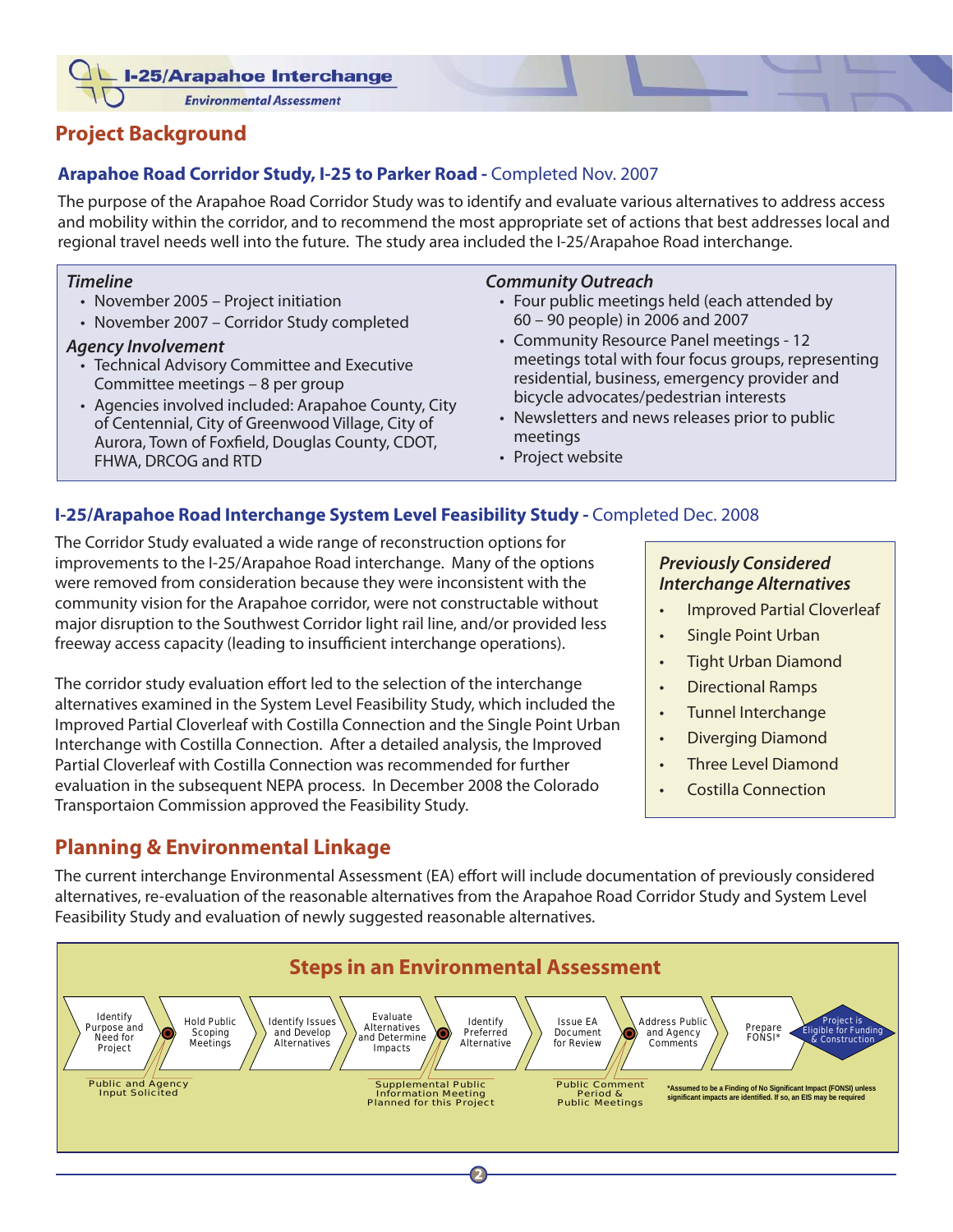### **Where Do We Go From Here?**

The project team will compile the feedback received after the first public meeting and stakeholder meetings, and use it to refine, develop and screen alternatives. The results of level 2 screening will be presented at the second public meeting to be held this fall.

### **Alternatives Screening Process**



### **Evaluation Criteria**

Consistency with Purpose & Need

• Capacity, operations, safety and design

Consistency with Objectives

- Minimize local and community impacts
- Consider context sensitive design
- Minimize environmental and economic impacts
- Consider cost feasibility

# **Your Input is Important**

We place a high value on the community participation in this project. The success of the NEPA process depends on citizen involvement. We encourage you to learn about the project background and upcoming steps, consider the alternatives and provide us with focused feedback.

Public input has already made a difference in the alternatives being studied, and will continue to shape project outcomes as we move forward with this EA.

This EA study is just beginning - no outcomes have been decided. Throughout the project, many opportunities for community input will be provided. CDOT and FHWA will consider all technical data and public and agency comments received when making their decisions.

We look forward to hearing from you or seeing you at an upcoming public meeting event!

- Public Meeting #1 April 15, 4:00 7:30 PM at Good Shepherd Episcopal Church, 8545 E. Dry Creek Road, Centennial
- Submit your comments online: www.I25ArapahoeRoadEA.com

# **Contact Us**

Bryan Weimer, Arapahoe County Project **Manager** 720-874-6500 phone bweimer@co.arapahoe.co.us

Joe Hart, Consultant Project Manager 720-946-0969 phone jhart@deainc.com

Leah Langerman, Community Outreach Coordinator 720-946-0969 phone llangerman@deainc.com